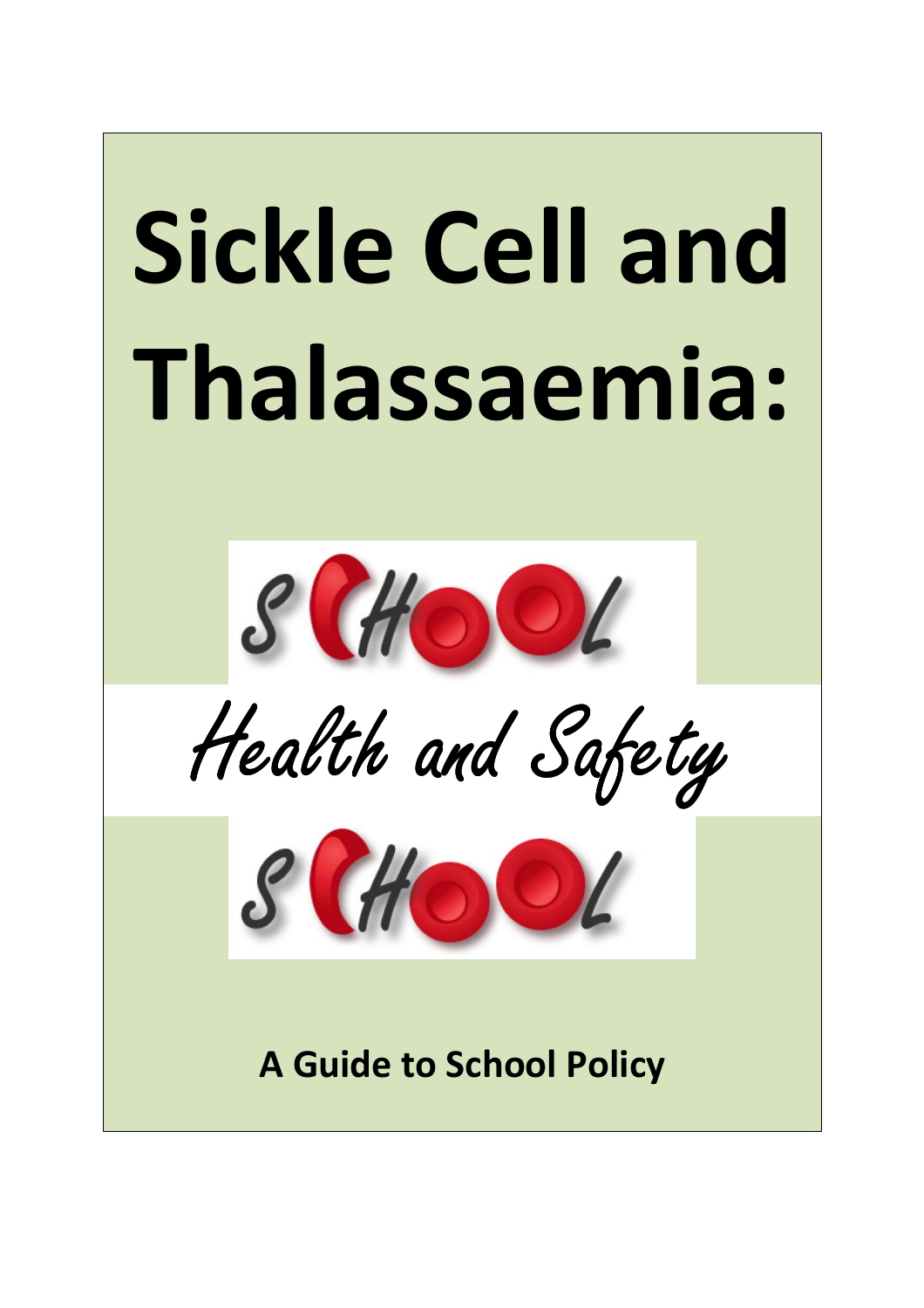

This work is licensed under Creative Commons. Except for the ERSC logo on the final page, it may be freely used and distributed provided original authorship is acknowledged. It may be adapted for re-use, provided the resultant work is shared back with the sickle cell and thalassaemia communities by offering the revised material to the Sickle Cell Open: Online Topics and Education Resources (SCOOTER) project at www.sicklecellanaemia.org.

Simon Dyson Unit for the Social Study of Thalassaemia and Sickle Cell, De Montfort University, Leicester, United Kingdom sdyson@dmu.ac.uk

We would like to thank the following for their critical appraisal of earlier drafts of this policy leaflet:

- Professor Elizabeth Anionwu, CBE, Emeritus Professor of Nursing, University of West London.
- Suzi Crawford, Specialist Nurse Counsellor, Soho Health Centre, Birmingham.
- Dr Paul Telfer, Senior Lecturer in Haematology at Queen Mary, University of London , and Honorary Consultant Haematologist at St Bartholomew's and The Royal London NHS Trusts.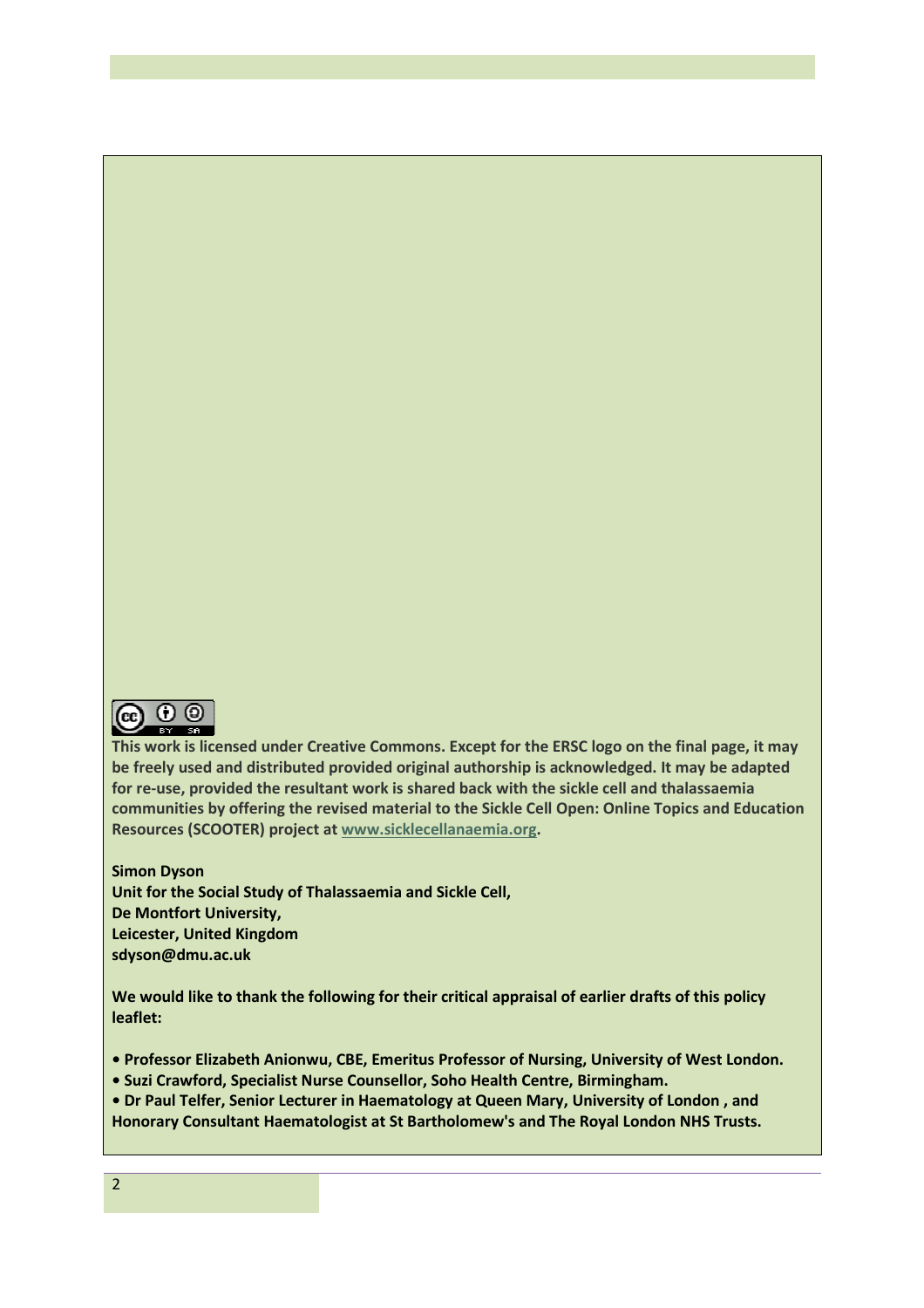# Health and Safety in Schools

This booklet has been produced based on research examining the experiences of young people with sickle cell disorder in schools in England. An important part of school inclusiveness is recognising the importance of offering care to young people with long-standing illness, particularly since a major part of childhood is spent in attending school. The 1974 Health & Safety at Work Act places a duty upon education employers to ensure the health and safety of pupils. Part of this responsibility is to have a health and safety policy that includes supporting pupils with medical conditions. Pupils with sickle cell disorder or beta-thalassaemia major come under this legislation and guidance.

# What is Sickle Cell Disorder (SCD)?

Sickle cell disorder (SCD) is a collective name for a series of serious inherited chronic conditions that can affect all systems of the body. It is one of the most common genetic conditions in the world and affects around 1 in 2,000 of all babies born in England<sup>1</sup>. These sickle cell disorders are associated with episodes of severe pain called sickle cell painful crises. People with sickle cell disorder have a type of haemoglobin (called haemoglobin S (HbS) or sickle haemoglobin) which differs from normal adult haemoglobin (haemoglobin A or HbA). This can cause red blood cells to change shape and become blocked in the blood vessels, causing acute pain. Many systems of the body can be affected meaning that different key organs can be damaged and many different symptoms can occur in many different parts of the body. The main types of sickle cell disorder are sickle cell anaemia, haemoglobin SC disease and sickle beta-thalassaemia. Despite its name sickle beta-thalassaemia is a sickle cell disorder and is distinct from beta-thalassaemia major described below.

# What is Beta-Thalassaemia Major?

Beta-thalassaemia major is a serious inherited blood condition in which the red blood cells are nearly empty of haemoglobin, the key part of the blood that carries oxygen around the body. The first life-saving step of treatment involves having blood transfusions every 3-4 weeks for the rest of their lives. This extra blood introduces extra iron into the body that the body cannot get rid of easily. The second step of treatment involves drugs that get rid of the excess iron. Depending upon the individual's suitability for particular drugs some may take these orally, either by tablet or in a drink, whilst others may have to have injections that are delivered slowly over 10-12 hours, 5-7 days a week. Some young people with SCD, identified by screening as being at high risk of a stroke, may also be on regular blood transfusions and drugs or injections to reduce iron in the body. For both thalassaemia major and SCD attendance at regular hospital outpatient clinics, attendance for regular blood transfusions and attendance for treatment may all impact on school attendance.

# How can the symptoms of sickle cell disorders (SCD) be prevented?

Certain factors have been identified as more likely to precipitate a painful sickle cell crisis. These include infections, cold and/or damp conditions, pollution, dehydration, strenuous exertion, stress, sudden changes in temperature, alcohol, caffeine, and smoking. Advice to people living with a sickle cell disorder on preventing crises includes keeping warm, eating healthily, taking moderate exercise, taking plenty of fluids, seeking medical advice if they have a fever, avoiding smoking and alcohol, keeping up to date with medications and vaccinations, and trying to live a stress free life.

<sup>1</sup> Streetly, A., Latinovic, R., and Henthorn, J. (2010) Positive Screening and carrier results for the England-wide universal newborn sickle cell screening programme by ethnicity and area for 2005-7, Journal of Clinical Pathology, 63: 626-629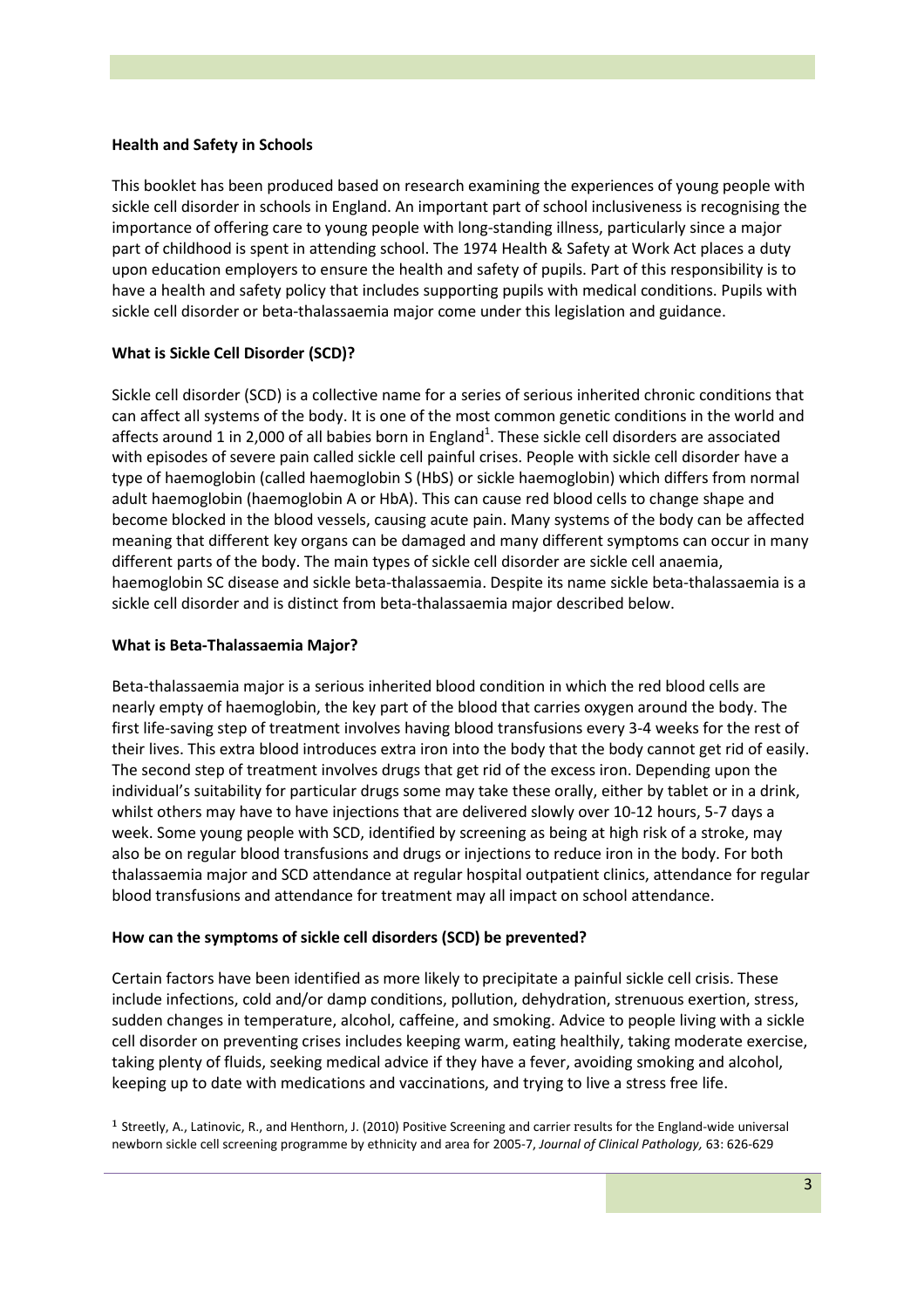### Preventive measures to support people with SCD or beta-thalassaemia major

Since those with SCD or thalassaemia are ill-suited to hard manual work, it becomes doubly important for those with SCD or thalassaemia to receive a good education and sound careers advice.

School absences: If schools/colleges do not have strong supportive frameworks on sickle cell disorder to reduce school absences, then studies have suggested that a pupil with SCD could miss weeks of schooling a year, most often in short absences of 2-3 days at a time. Most pupils with SCD do not feel supported by schools in catching up these absences. A minority have absences at or beyond levels defined by government as persistently absent. It is important such pupils are not mislabeled by education welfare officers as truant and their parents pressured to account for themselves if such absences are the result of serious episodes of illness.

#### Good Practice: School Absences

 One school has a policy of regular twilight catch-up sessions after school. This learning centre is staffed on a rota basis so that pupils who have missed a lesson for any reason can be helped to catch up in the presence of teachers. This not only helps the young person with sickle cell disorder catch up, but it does so without drawing attention to them as different from other pupils.

Water: Young people with SCD need to be well hydrated to reduce the likelihood of becoming ill. Have a ready supply of fresh drinking water available. Do not restrict drinking water in class. Ensure water fountains are working and kept in the highest state of cleanliness so young people with SCD are not put off using them and risk of infection is kept to a minimum.

Using the Toilet: People with SCD cannot concentrate urine as readily. They produce large quantities of dilute urine and need to go to the toilet more often. Do not restrict toilet breaks for children.

#### Good Practice: Using the Toilet

One school has instituted a system of issuing the young person with a laminated card stating that the young person has the right to excuse themselves during lesson in order to go to the toilet.

**Tiredness:** The person with SCD may experience severe anaemia. This may mean they feel tired, lethargic and unable to concentrate. They may feel tired to the point where they feel they need to sleep. Young people with beta-thalassaemia major are likely to be tired towards the end of their 4 week cycle of transfusions. It is important that teachers do not mistake serious medical symptoms of SCD or beta-thalassaemia major for laziness. Climbing several flights of stairs several times per day to get to and from the classroom is physically demanding for some young people with SCD. In some cases issuing a personal lift pass may be appropriate.

Physical Exercise: Avoid hard, physical exercise involving strenuous exertion that could precipitate a sickle cell crisis. Encourage moderate exercise. Listen to the young person who will come to know their own safe limits of physical activity. For SCD or beta-thalassaemia major do not refuse requests if a young person asks to be excused or stop activity because of tiredness or pain. For children with SCD, cold or wet weather, or exposure of the skin to cooling wind may all be a trigger to episodes of illness. Obligatory sports and gym sessions out of doors in cold and wet weather is a potent stimulant to crisis for some children. It is important to listen to the child and parent, and follow advice from their specialist medical teams about this.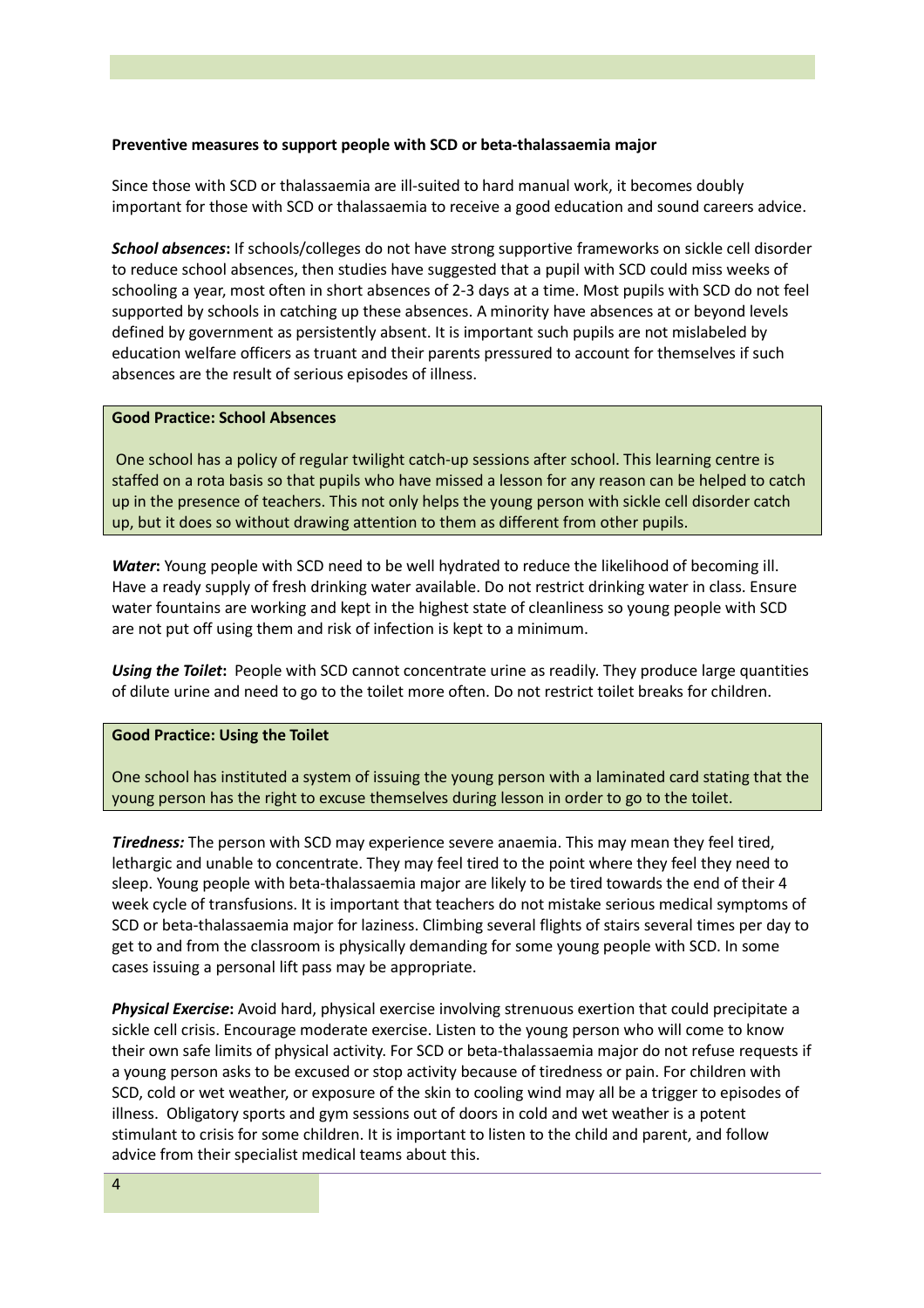#### Good Practice: Swimming

Young people with SCD are advised not to become cold. This may happen when swimming in unheated pools or by delays in drying off afterwards. It is always important to listen to the views of parents and the young person about inclusion in activities such as swimming. One school made an arrangement with their local swimming pool to have the pool temperature increased when the class with the child with SCD was due to take part in a swimming session. This ensured inclusion of the young person in a valued school activity without making the young person feel separate from peers.

Infection: Young people with SCD have a damaged or missing spleen (the organ that helps to fight infections). Enable safe storage and dispensing of any antibiotic drugs prescribed for the young person with sickle cell disorder.

**Temperature:** Avoid activities that require outdoor work in cold or damp conditions; avoid underheating of classrooms, especially mobile classrooms; maintain good ventilation of study areas. Allow coats to be worn in class, and permit the child with SCD to stay inside at break in cold or wet and windy weather.

## Good Practice: Temperature

Young people with SCD may become ill if they are too hot or too cold. Schools should work with the young person to establish agreed warmer clothing for indoor use within school. They should not be made to go outside in cold or rainy or windy weather during breaks. Staff supervising breaks, such as assistants or dinner staff, should be instructed not to enforce this. One school was aware that its complement of rooms included mobile classrooms that readily became too hot or too cold. It used its timetabling system to ensure that classes with a child with sickle cell disorder were timetabled away from such unsuitable classrooms. This kept the young person with SCD safe, but did so without drawing attention to him as different from others.

Individual Health Care Plans: All children with SCD or beta-thalassaemia major should have individual health care plans, which should be reviewed yearly. As both SCD and beta-thalassaemia major have numerous possible complications affecting many systems of the body, it is important, where possible, to include a specialist sickle cell or thalassaemia nurse in drawing up this plan.

# Good Practice: Individual Health Care Plans

All young people with a medical condition at school should have an individual health care plan<sup>2</sup>. One local area works with the local specialist sickle cell nurse counselor, as well as the school nurse, the parents and the young person themselves, to draw up these plans. The plans are individual but cover as a minimum: preventive measures to keep the child well at school; arrangements for giving pain medication to the child; what constitutes an emergency and what to do; key contacts, especially the consultant who will be the key health professional caring for the child; and a list of school staff (including school secretaries, canteen staff, caretakers, not just teachers) who have attended a professional update on sickle cell/thalassaemia). The plan is reviewed each year and the list of staff who have received an update checked against those the young person is likely to meet during their academic year.

<sup>2</sup> Department for Education and Skills (2005) Managing Medicine in Schools and Early Years Settings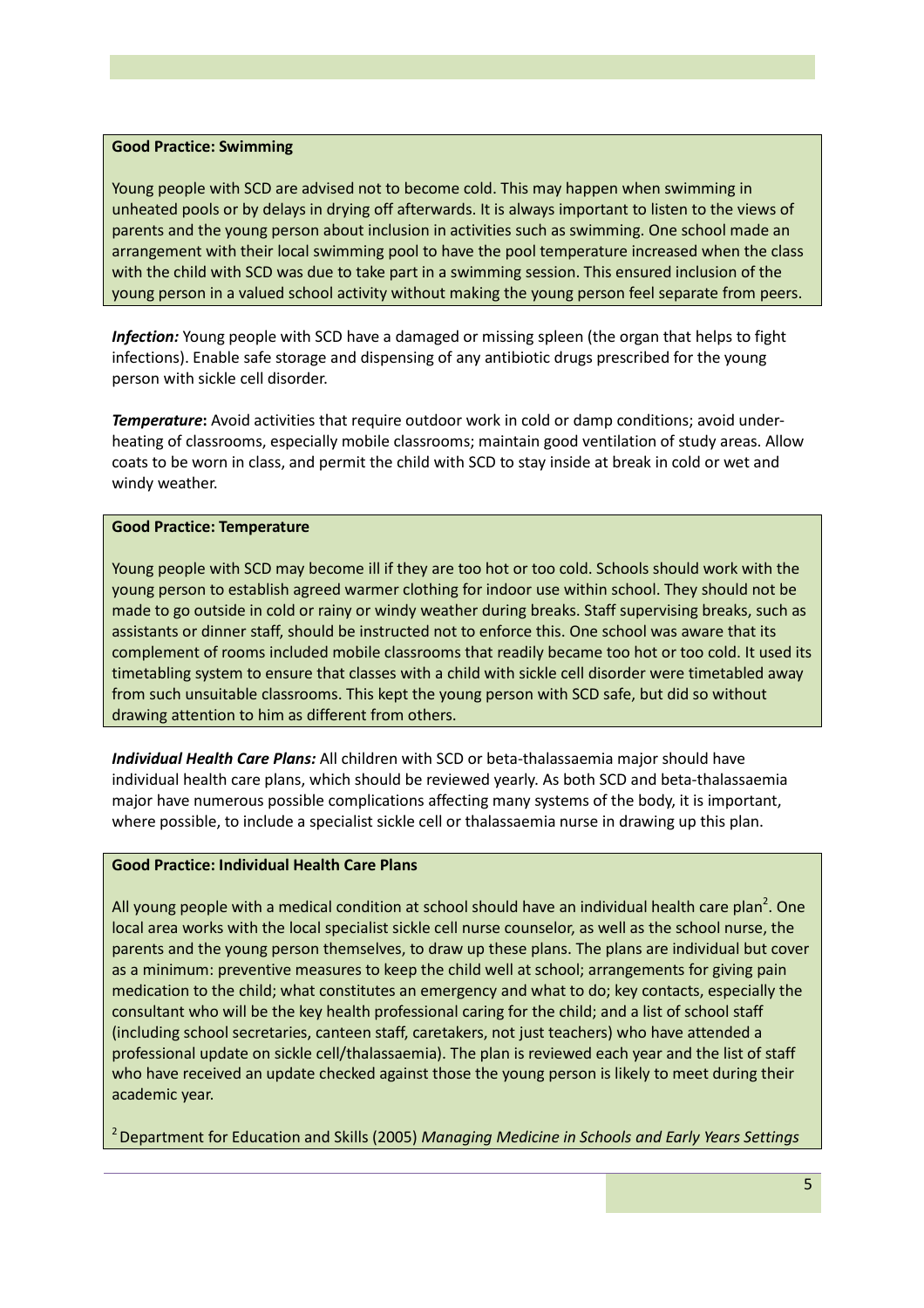#### Medical Issues and Medical Emergencies for Sickle Cell Disorders

Acute chest syndrome: Signs include chest pain, coughing, difficulty breathing, and fever. It can appear to be similar to flu like symptoms. However, it is important to see a consultant ASAP.

Aplastic crisis: This is when the bone marrow temporarily slows its production of red blood cells, usually due to infection with a virus called ParvovirusB19. This results in a severe drop in the red cell count and severe anaemia. Signs include paleness, fatigue, and rapid pulse.

Fever: Children with sickle cell disorder are at increased risk for certain bacterial infections. A fever of 101° Fahrenheit (38° Celsius) or higher, could signal an infection. Children with sickle cell disorder and fever should be seen by a consultant without delay.

Hand-foot syndrome (also called dactylitis): Painful swelling of the hands and feet, plus fever. It is most likely to occur in children under five. It is important nursery and pre-school staff are aware of this to avoid false accusations of non-accidental injury.

**Painful crises:** These may occur in any part of the body and may be brought on by cold or heat or dehydration. The pain may last a few hours or up to 2 weeks or even longer, and may be so severe that a child needs to be hospitalized. It is important to listen to the young person who will come to know whether the pain is mild or moderate and will pass (where schools can promote school inclusion by permitting rest and re-integration into school later that day) or whether they need to go to hospital.

**Splenic sequestration crisis:** The spleen becomes enlarged by trapping the sickle shaped red blood cells. This leads to fewer cells in the general circulation. Early signs include paleness, weakness, an enlarged spleen, and pain in the abdomen. It is important that nursery and pre-school staff are aware of this life-threatening event, as it is more likely in younger children.

Strokes: The higher risk is in children aged 2-10 years. Apply the FAST approach:

Facial weakness: can the person smile, or has their mouth or eye drooped?

Arm: can the young person raise both their arms above shoulder height?

Speech problems: can the person speak clearly and understand what you say?

Time: to dial the emergency number for an ambulance.

It can be difficult to differentiate the symptoms of stroke from those of a sickle crisis, where pain can result in restriction of movement. Children with SCD have a Transcranial Doppler Scan yearly from age 2 to assess risk of stroke.

Silent Strokes: Changes in a young person's behaviour or concentration or a sudden deterioration in the quality of their school work could be due to several reasons. In up to a fifth of young people with sickle cell disorders, small areas of brain damage are evident on a sensitive brain scan (MRI scan) resulting from impaired blood supply. It is important to liaise with the young person's medical consultant in order to investigate if such changed behaviour is owing to a silent stroke.

**Priapism:** An unwanted painful erection of the penis, unrelated to thoughts about sex. Urgent medical help should be sought if it lasts more than two hours.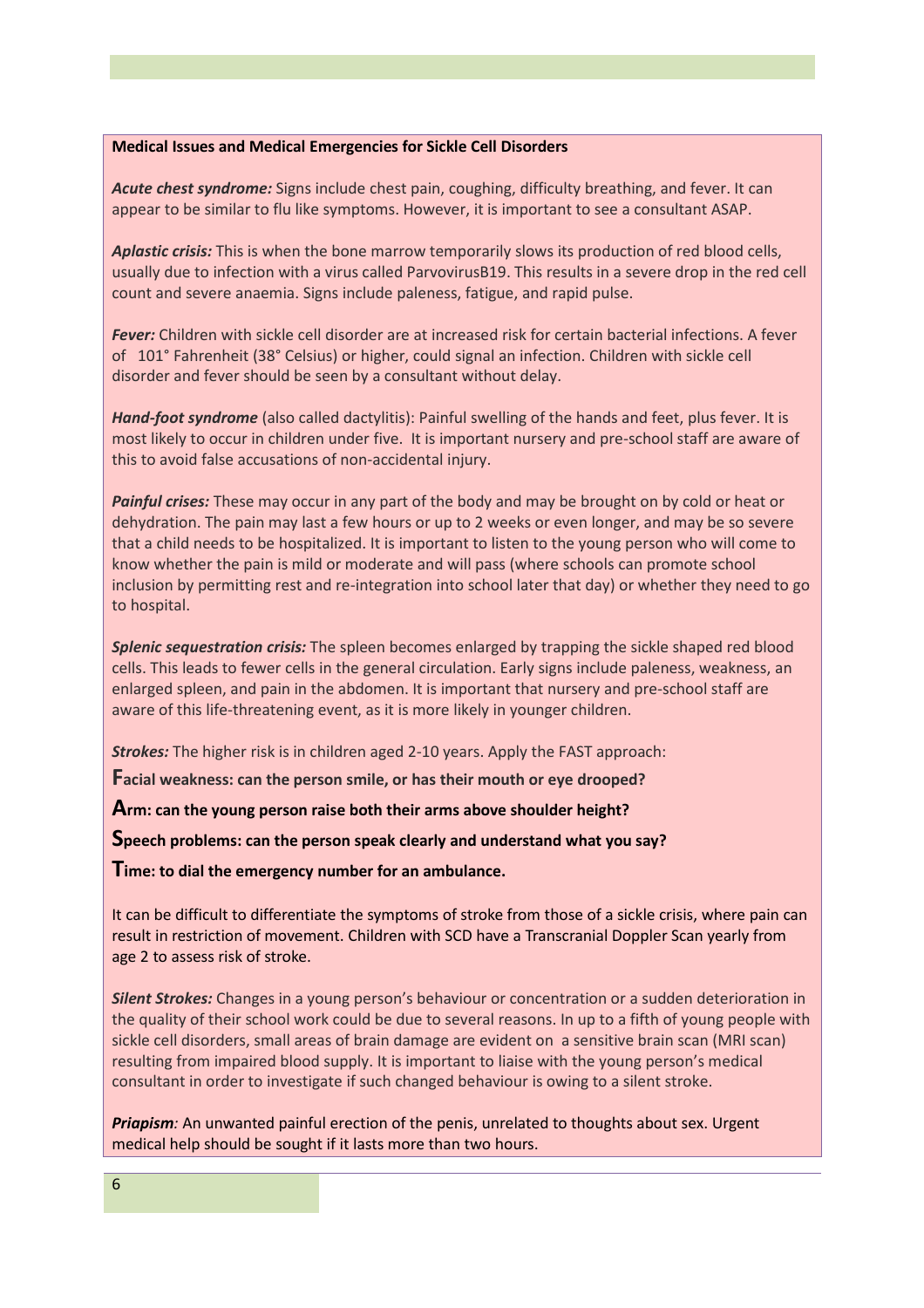#### How does someone get sickle cell disorder (SCD) or beta-thalassaemia major?

Sickle cell disorders and beta-thalassaemia major are inherited, that is passed on through the family. They are not infectious diseases and cannot be caught like coughs or colds. Sickle cell or thalassaemia carriers are sometimes referred to as having sickle cell/thalassaemia trait. Carriers have a normal and an affected gene. In the case of sickle cell carriers their red blood cells contain both normal haemoglobin (adult haemoglobin, haemoglobin A) and sickle haemoglobin (haemoglobin S). Carriers are usually perfectly healthy themselves, and may not know they have trait unless they have a blood test. If someone is a carrier it cannot turn into sickle cell disorder or beta-thalassaemia major. For example, if both partners are sickle cell carriers (haemoglobin AS), then in each pregnancy there is a one in four chance that they could have a child with sickle-cell anaemia (haemoglobin SS, a type of sickle cell disorder); a one in four chance of a child with normal haemoglobin (haemoglobin AA), and a one in two chance of a child who is a sickle cell carrier (AS).

#### Good Practice: Sickle Cell and Thalassaemia in the Curriculum

One means of creating a positive school ethos is to make the curriculum relevant to the pupils. The pattern of genetic inheritance for both sickle cell and thalassaemia are an integral part of the genetics part of the GCSE science curriculum. The Sickle Cell Society has produced guidance on how sickle cell can be incorporated into various key stages of the national curriculum http://www.sicklecellsociety.orgThe UK Thalassaemia Society http://www.ukts.org has advice for science teachers on using thalassaemia for lessons on genetics including online DVDs.

Pain: SCD is an unpredictable condition, variable over time and between different people. This creates uncertainty for the young person. The painful crises can come on quite suddenly. Pain can make a person grumpy, unresponsive and uncooperative. The pain of a sickle cell crisis can be mild, moderate or severe. Since pain is such a common experience for people with SCD it is vital that the school develops a policy for supporting children when in pain. The care plan needs to be worked out individually for each child, with input from teacher, school nurse, sickle cell nurse specialist, child and parents. It is very important that the policy includes instructions about giving painkillers (including who is responsible for administration, which pain killers and how to decide which one to give).

Medication: A key part of the Individual Health Care Plan should include arrangements for giving medication, and agreed procedures for assessing the severity of the pain. The key is to listen to the young person. Where pain is mild or moderate a key aim should be to keep the young person in school, by combining pain medication with an opportunity for rest and time out in a safe environment so that they can return to lessons later in the day. A blanket policy on not administering drugs or on having a young person collected as an outcome of administering any medication will in effect be an exclusionary policy for the young person with a sickle cell disorder.

Teacher Awareness: All staff should be made aware of sickle cell/thalassaemia. Some schools cover this using part of a teacher day. Staff need to know what to do if the child has a painful crisis, how to recognize signs and symptoms of a stroke in young people with SCD, and learn to listen to the child if the child says they are feeling unwell. Ensure there are robust systems for relaying this information when the child has a supply teacher, when they change class or when they change school. Ensure the availability of a safe area for a pupil with SCD or thalassaemia to recover and take time out from activities. They may be able to return to study later in the day.

Challenging Discrimination: Ensure that SCD/thalassaemia is discussed as part of Personal, Health and Social Education and make sure that other pupils are challenged on any discriminatory views.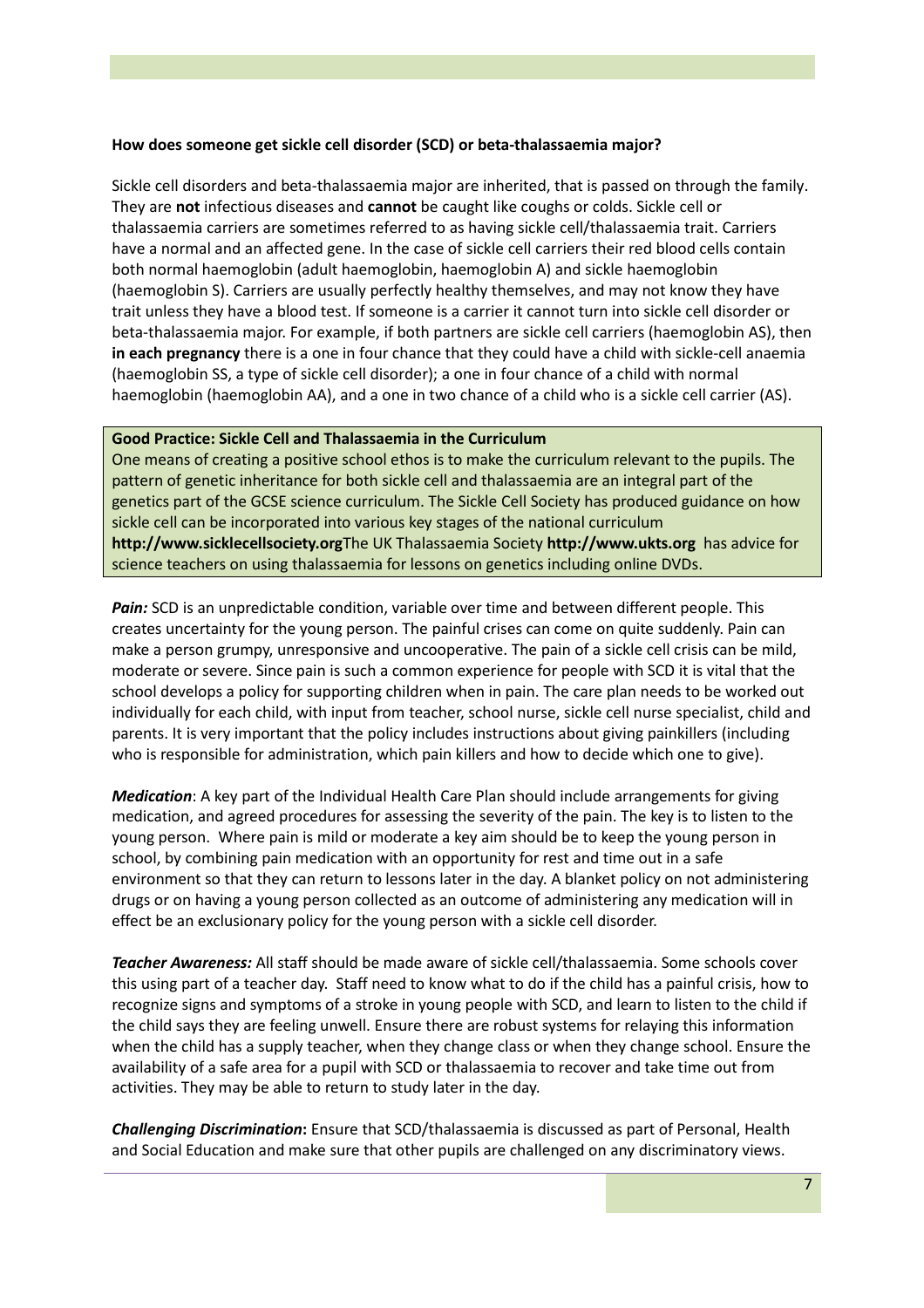# A Framework for an Individual Health Care Plan for Someone with Sickle Cell Disorder

| Name:                                                            |                                                                  |  |  |
|------------------------------------------------------------------|------------------------------------------------------------------|--|--|
|                                                                  |                                                                  |  |  |
| Date of Birth:                                                   |                                                                  |  |  |
| School:                                                          |                                                                  |  |  |
|                                                                  |                                                                  |  |  |
| <b>Current Class/Group:</b>                                      |                                                                  |  |  |
|                                                                  |                                                                  |  |  |
| Condition 1: Sickle Cell Anaemia (HbSS)<br>Condition 2:          |                                                                  |  |  |
| Condition 3:                                                     |                                                                  |  |  |
|                                                                  |                                                                  |  |  |
| Date of Plan:                                                    |                                                                  |  |  |
|                                                                  | Photograph                                                       |  |  |
| <b>Review Date:</b>                                              |                                                                  |  |  |
| PARENT/GUARDIAN/CARER CONTACTS                                   | <b>CONTACT NUMBERS</b>                                           |  |  |
| <b>Contact Name:</b>                                             | <b>Emergency Contact Name:</b>                                   |  |  |
| <b>Relationship:</b>                                             | <b>Emergency Contact number:</b>                                 |  |  |
| <b>Contact number:</b>                                           |                                                                  |  |  |
|                                                                  | <b>Hospital Consultant Name:</b>                                 |  |  |
| <b>Contact Name:</b>                                             | <b>Hospital Consultant Number:</b>                               |  |  |
| <b>Relationship:</b><br><b>Contact number:</b>                   |                                                                  |  |  |
|                                                                  | <b>Specialist Nurse Name:</b><br><b>Specialist Nurse Number:</b> |  |  |
| <b>KEYWORKER RESPONSIBLE IN SCHOOL:</b>                          | <b>GENERAL PRACTITIONER:</b>                                     |  |  |
|                                                                  |                                                                  |  |  |
| Name:                                                            | <b>Contact Name:</b>                                             |  |  |
| Building/Department:                                             | <b>Contact number:</b>                                           |  |  |
| <b>Contact Number:</b>                                           |                                                                  |  |  |
| Date of Health and Safety Risk Assessment Carried out by School: |                                                                  |  |  |
| <b>PREVENTION:</b>                                               |                                                                  |  |  |

Key worker to ensure that each member of school staff is aware of importance of following preventive measures….

Unrestricted access to drinking water during class time Unrestricted access to use of the toilet, including during class time Keeping warm: permitting coat/hat/gloves indoors, not sending outside in break Not forcing to undertake exercise if they say they are tired or in pain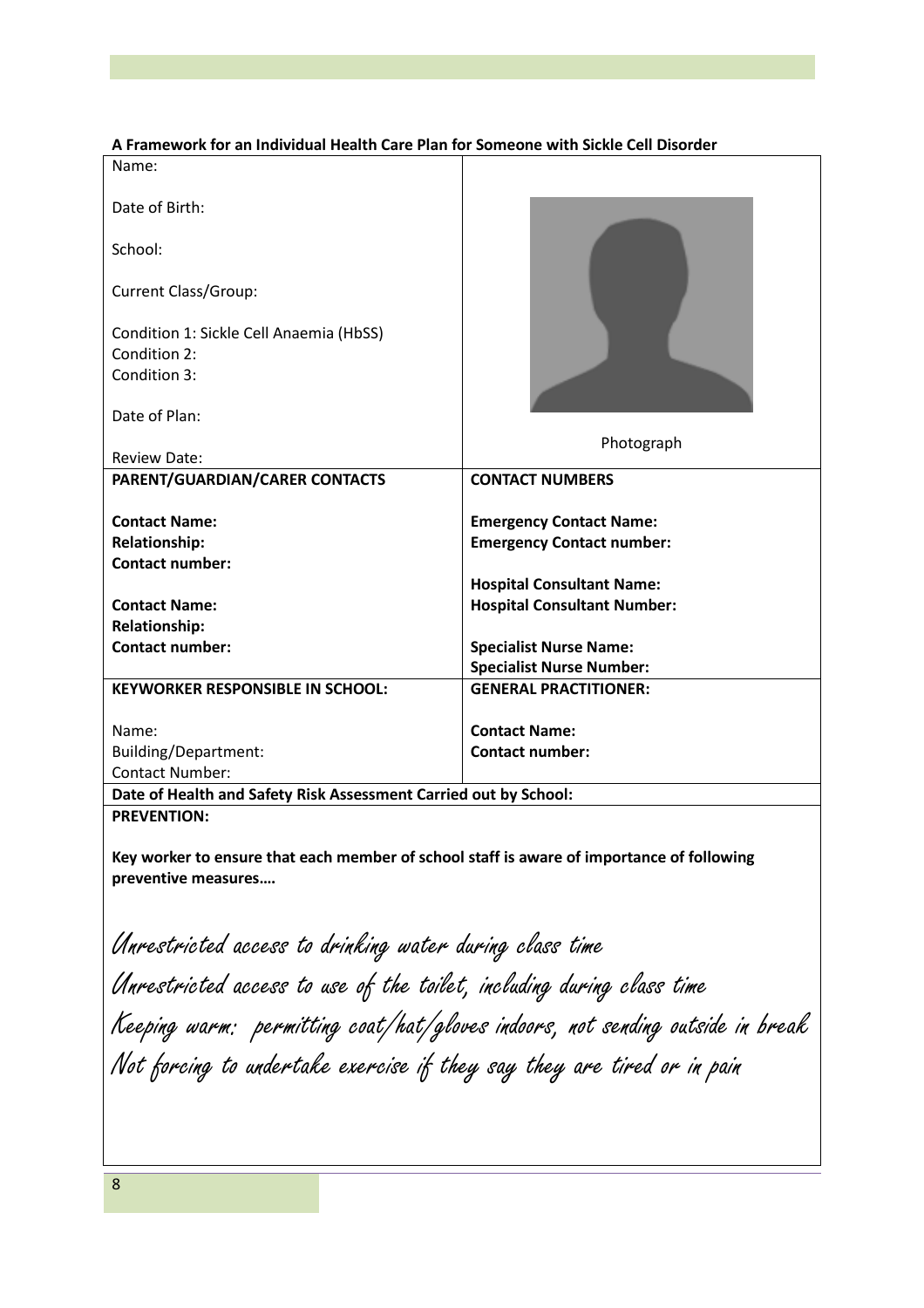# **MEDICATION**

Name of medication:

Reason for medication:

Dosage:

Time of medication:

Special Considerations:

Medication will be stored:

Arrangement for Delivery to School:

Written Records Arrangement:

# PAIN MANAGEMENT

The aim is to strike a balance between responding appropriately to medical emergencies and maintaining an inclusive school environment where a pupil with sickle cell disorder is not constantly sent home for episodes of minor pain. Ask the specialist sickle cell nurse or hospital consultant if there is a pain scale suitable for use in getting the young person with sickle cell disorder to say how severe the pain they are in. There are scales in which a young person is shown drawings of a series of cartoon faces ranging from happy (no pain) to sad and crying (most pain). Such a scale could be included in the individual health care plan. The following scale is for illustrative purposes only and any scale used should have the approval of the young person's hospital consultant.

| 0           |                  |                  | 6                |                  | 10               |
|-------------|------------------|------------------|------------------|------------------|------------------|
|             |                  |                  |                  |                  |                  |
|             |                  |                  |                  |                  |                  |
| I am not in | I am in a little | I feel if I have | I feel I need to | I feel I need to | I feel I need to |
| any pain    | pain but don't   | mv               | have time out    | go home          | go to hospital   |
|             | need my          | medication I     | but may feel     |                  |                  |
|             | medication       | can be in class  | better later     |                  |                  |

# OTHER PARTICULAR NEEDS/ISSUES

This section can contain information specific to the young person's individual condition (for example, information about silent strokes, leg ulcers, priapism, headaches, seizures or other possible complications of sickle cell disorder).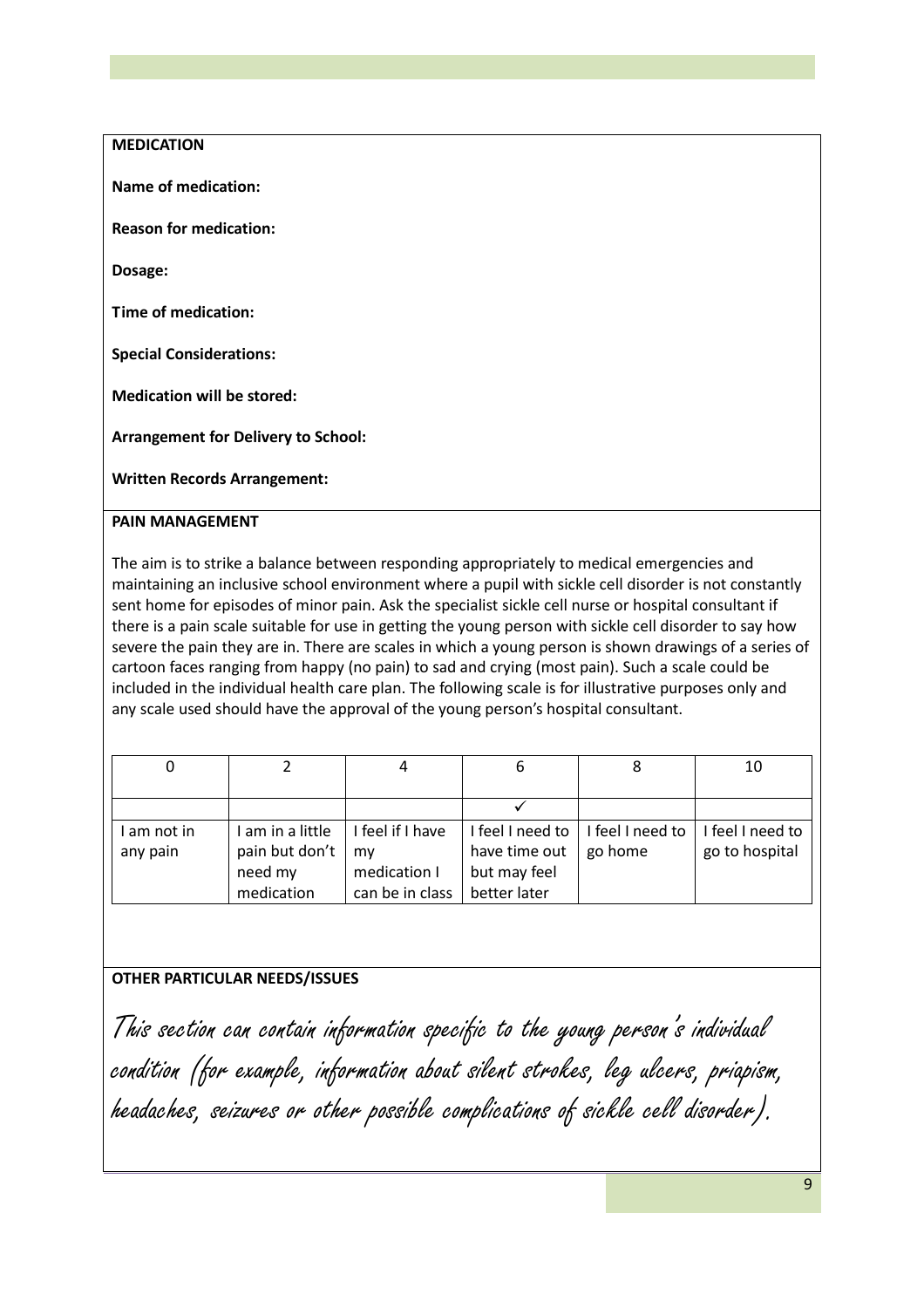| <b>Stakeholders in drawing up IHCP</b>                                                        |            |       |  |  |  |
|-----------------------------------------------------------------------------------------------|------------|-------|--|--|--|
| Name of Person:                                                                               | Signature: | Date: |  |  |  |
| Guardian/Carer:                                                                               | Signature: | Date: |  |  |  |
| <b>School Nurse:</b>                                                                          | Signature: | Date: |  |  |  |
| Sickle Cell/Thalassaemia Specialist Nurse:                                                    |            |       |  |  |  |
|                                                                                               | Signature: | Date: |  |  |  |
| Teacher:                                                                                      | Signature: | Date: |  |  |  |
| School staff Who Have Received Sickle Cell/Thalassaemia Awareness Session:                    |            |       |  |  |  |
| Name:                                                                                         | Date:      |       |  |  |  |
|                                                                                               |            |       |  |  |  |
|                                                                                               |            |       |  |  |  |
|                                                                                               |            |       |  |  |  |
|                                                                                               |            |       |  |  |  |
|                                                                                               |            |       |  |  |  |
|                                                                                               |            |       |  |  |  |
|                                                                                               |            |       |  |  |  |
|                                                                                               |            |       |  |  |  |
| Space to include examples of good practice developed by the school:                           |            |       |  |  |  |
| <b>Water</b><br>/Name / is allowed to take his water bottle into assembly. He sits at the end |            |       |  |  |  |
| of the row in order to be able to access this discreetly.                                     |            |       |  |  |  |
| <b>Exercise</b>                                                                               |            |       |  |  |  |
| Use other aspects of the sports activity to promote inclusion e.g. score-                     |            |       |  |  |  |
| keeping, timing with stopwatch                                                                |            |       |  |  |  |
| (For Beta-Thalassaemia Major or Sickle Cell Disorder) Blood Transfusions                      |            |       |  |  |  |
| Work with hospital to schedule regular blood transfusions so that (name) is                   |            |       |  |  |  |
| most energized at beginning of period of exams.                                               |            |       |  |  |  |
|                                                                                               |            |       |  |  |  |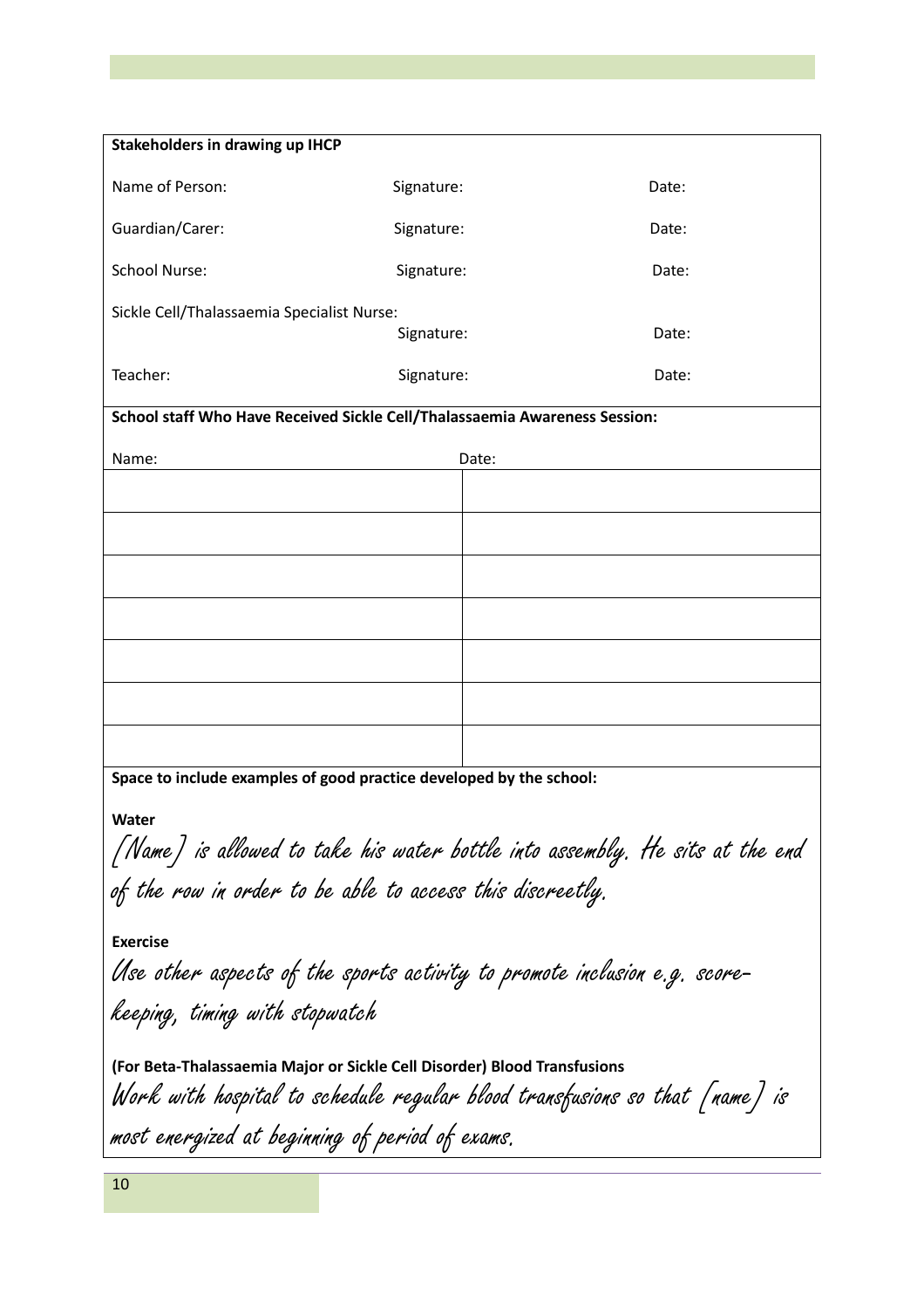# Further Information

## **RESEARCH**

For a link to the research evidence underpinning the production of this information, please visit: http://www.sicklecelleducation.com

This site includes resources for teachers including:

My Pupil has Sickle Cell Disease [Leaflet] My Friend has Sickle Cell Disease [Leaflet] What to Do if You Suspect your Pupil is having a Sickle Cell Crisis {Poster] Sickle Cell and Stroke [Leaflet] If You Teach a Child with Thalassaemia [Leaflet]

#### SICKLE CELL VOLUNTARY GROUPS

The Sickle Cell Society http://www.sicklecellsociety.org

Organization for Sickle Cell Anaemia Research http://www.oscarbirmingham.org.uk http://www.oscarsandwell.org.uk http://www.oscarbristol.org.uk

Sickle Cell Young Stroke Survivors http://www.scyss.org

Broken Silence http://www.brokensilence.org

## THALASSAEMIA VOLUNTARY GROUPS

UK Thalassaemia Society http://www.ukts.org (includes on-line DVDs)

#### OTHER RESOURCES

#### National Health Service Sickle Cell and Thalassaemia Screening Programme

http://www.sct.screening.nhs.uk For a downloadable copy of A Parent's Guide to Care and Management of Your Child with Sickle Cell Disease

SCOOTER Open Education Resources for Sickle Cell and Thalassaemia http://www.sicklecellanaemia.org/ For free sickle cell/thalassaemia images and other open educational resources